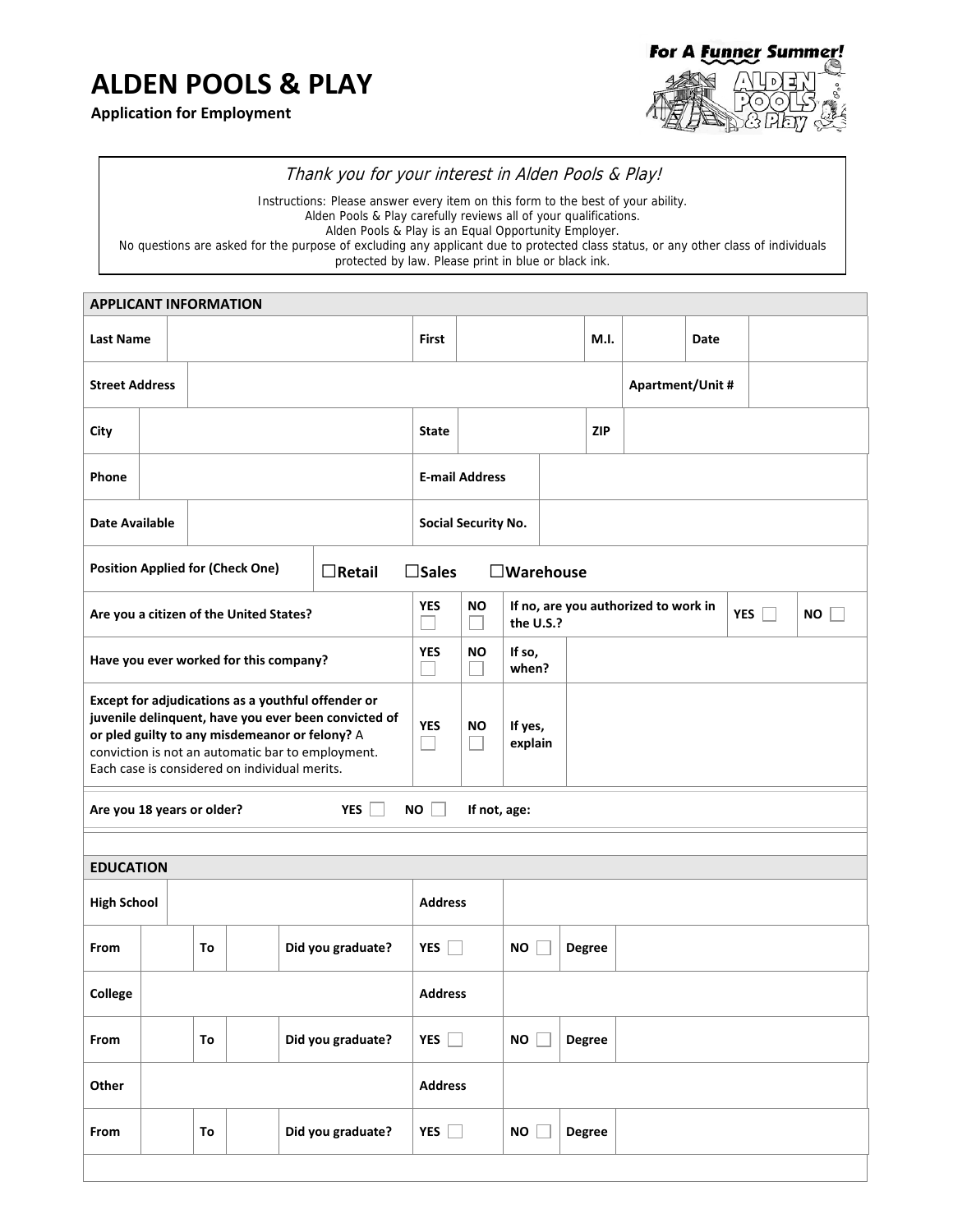| <b>REFERENCES</b>                          |                                                    |  |  |  |  |  |  |  |  |  |  |
|--------------------------------------------|----------------------------------------------------|--|--|--|--|--|--|--|--|--|--|
| Please list three professional references. |                                                    |  |  |  |  |  |  |  |  |  |  |
| <b>Full Name</b>                           | Relationship                                       |  |  |  |  |  |  |  |  |  |  |
| Company                                    | Phone<br>$\overline{\mathcal{L}}$<br>$\lambda$     |  |  |  |  |  |  |  |  |  |  |
| <b>Address</b>                             |                                                    |  |  |  |  |  |  |  |  |  |  |
| <b>Full Name</b>                           | Relationship                                       |  |  |  |  |  |  |  |  |  |  |
| Company                                    | $\lambda$<br>Phone<br>$\overline{\mathcal{L}}$     |  |  |  |  |  |  |  |  |  |  |
| <b>Address</b>                             |                                                    |  |  |  |  |  |  |  |  |  |  |
| <b>Full Name</b>                           | Relationship                                       |  |  |  |  |  |  |  |  |  |  |
| Company                                    | Phone<br>$\mathcal{E}$<br>$\overline{\mathcal{L}}$ |  |  |  |  |  |  |  |  |  |  |
| <b>Address</b>                             |                                                    |  |  |  |  |  |  |  |  |  |  |

| PREVIOUS EMPLOYMENT (IF NOT APPLICABLE, LIST WORK PERFORMED ON A VOLUNTEER BASIS)         |  |                                 |                                 |  |                                                          |                 |            |            |                             |                                |    |  |  |
|-------------------------------------------------------------------------------------------|--|---------------------------------|---------------------------------|--|----------------------------------------------------------|-----------------|------------|------------|-----------------------------|--------------------------------|----|--|--|
| Company                                                                                   |  |                                 |                                 |  |                                                          |                 |            | Phone      | $\overline{ }$<br>$\lambda$ |                                |    |  |  |
| <b>Address</b>                                                                            |  |                                 |                                 |  |                                                          |                 |            | Supervisor |                             |                                |    |  |  |
| <b>Job Title</b>                                                                          |  |                                 |                                 |  |                                                          | Starting Salary |            | \$         |                             | <b>Ending</b><br><b>Salary</b> | \$ |  |  |
| <b>Responsibilities</b>                                                                   |  |                                 |                                 |  |                                                          |                 |            |            |                             |                                |    |  |  |
| From                                                                                      |  |                                 | <b>Reason for Leaving</b><br>To |  |                                                          |                 |            |            |                             |                                |    |  |  |
|                                                                                           |  |                                 |                                 |  | May we contact your previous supervisor for a reference? |                 | YES $\Box$ | NO         |                             |                                |    |  |  |
| Company                                                                                   |  |                                 |                                 |  |                                                          |                 |            | Phone      | $\lambda$<br>$\overline{ }$ |                                |    |  |  |
| <b>Address</b>                                                                            |  |                                 |                                 |  |                                                          |                 |            | Supervisor |                             |                                |    |  |  |
| <b>Job Title</b>                                                                          |  |                                 |                                 |  |                                                          | Starting Salary |            | \$         |                             | <b>Ending</b><br><b>Salary</b> | \$ |  |  |
| <b>Responsibilities</b>                                                                   |  |                                 |                                 |  |                                                          |                 |            |            |                             |                                |    |  |  |
| From                                                                                      |  | <b>Reason for Leaving</b><br>To |                                 |  |                                                          |                 |            |            |                             |                                |    |  |  |
| May we contact your previous supervisor for a reference?<br>YES $\Box$<br><b>NO</b><br>L. |  |                                 |                                 |  |                                                          |                 |            |            |                             |                                |    |  |  |